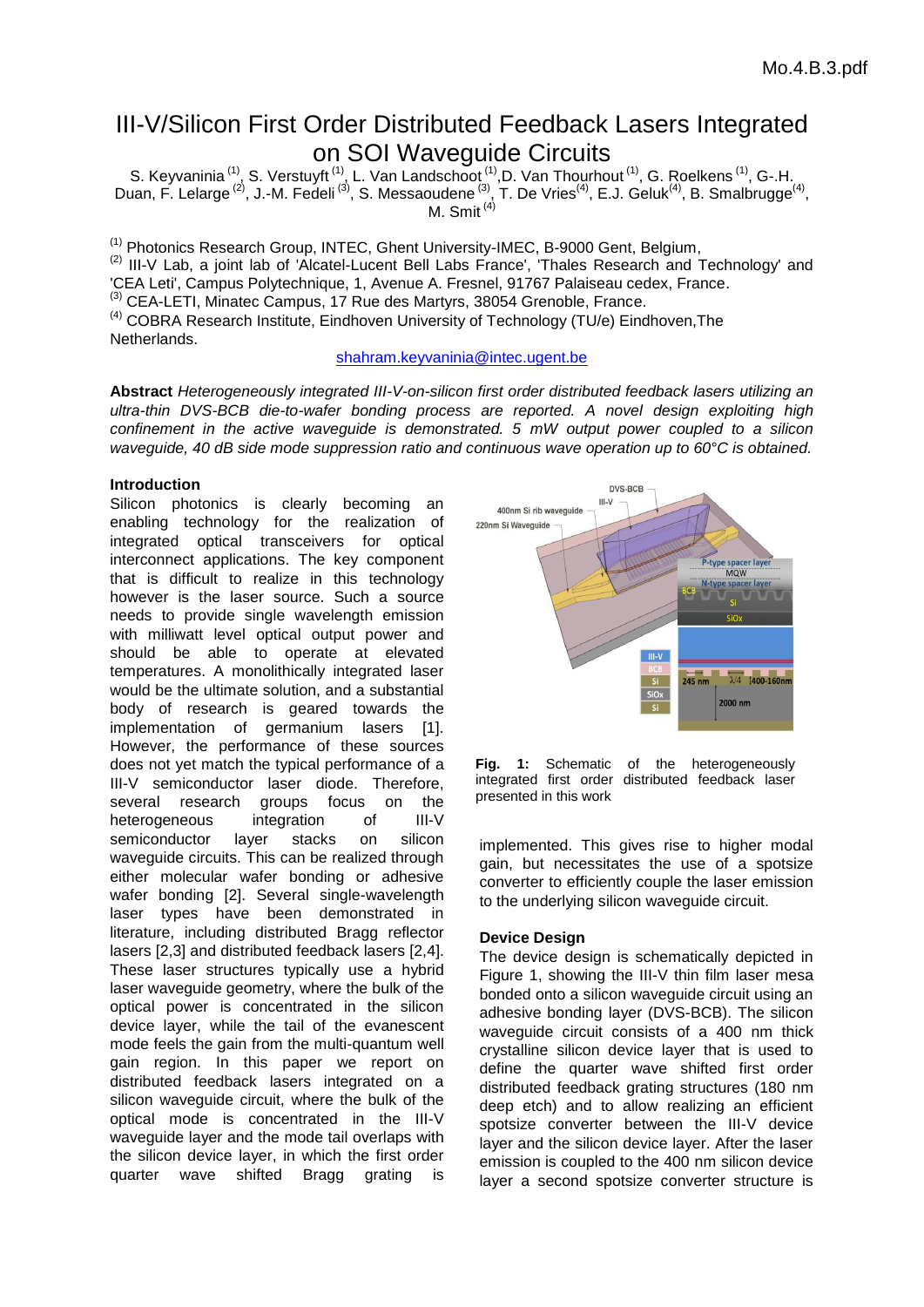used to couple to a 220 nm thick device layer thickness, since this device layer thickness is emerging as a standard in different silicon photonics foundry services and allows the implementation of high performance passive and electro-optic functionality. In order to obtain a high efficiency power transfer between the III-V device layer and the silicon waveguide layer, a piecewise linear taper structure was implemented in both layers, where the III-V taper first quickly ( $L= 35 \mu m$ ) tapers from the laser mesa width of  $3 \mu m$  to  $0.9 \mu m$ , after which a second linear taper of 180 µm long tapers down to a III-V taper tip width of 500 nm. At the same time the silicon waveguide structure underneath tapers from 300 nm to 1000 nm over 180 um length. The III-V layer stack that is used for the device demonstration consists of a 200 nm thick n-InP contact layer, two 100 nm thick InGaAsP separate confinement heterostructure layers (bandgap wavelength 1.17 μm), 6 InGaAsP quantum wells (6 nm thick, emission wavelength 1.55 μm) surrounded by InGaAsP barriers, a 1.5 μm thick p-InP top cladding and a 100 nm p++ InGaAs contact layer. The confinement factor of the optical mode in the 6 quantum wells is 9.3 %. Since the taper is implemented in the same epitaxial layer stack as the laser mesa it also needs to be electrically pumped in order to prevent excessive absorption in the spot size converter.

#### **Device Fabrication**

The silicon device wafer fabrication was carried out in a CMOS pilot line on 200 mm SOI wafers. Three etch steps were used (180 nm deep, 70 nm deep and 220 nm deep) for the definition of the waveguide structures. The 70 nm etch depth is used to define the fiber-to-chip grating coupler structures. After waveguide etching, a SiO2 top cladding was applied, after which chemical mechanical polishing was used to planarize the wafer. The III-V layer stack was bonded onto the silicon device layer using a 100 nm thick DVS-BCB adhesive bonding layer, after which the InP substrate was removed [4]. The laser mesa was defined using i-line contact lithography and wet etching. The required 500 nm III-V taper tip widths were successfully obtained this way. After etching through the multi-quantum well layers, the n-type contacts were defined, the mesa is passivated and p-contact metallization is applied. A scanning electron microscopy picture of the fabricated taper tips is shown in Figure 2.

#### **Device Characterization**

First order quarter wave shifted devices with a



**Fig. 2:** Scanning electron microscope picture of the III-V semiconductor taper tip realized using i-line lithography and wet etching.



**Fig. 3:** Laser L-I-V characteristics.



**Fig. 4:** The laser emission spectrum.

grating period of 245 nm and a total grating length of 600 µm were characterized. For a 100 nm DVS-BCB bonding layer thickness the grating coupling strength is simulated to be 20 cm<sup>-1</sup>. The laser device characterization was carried out from room temperature up to 60°C. The resulting L-I-V curves are shown in Figure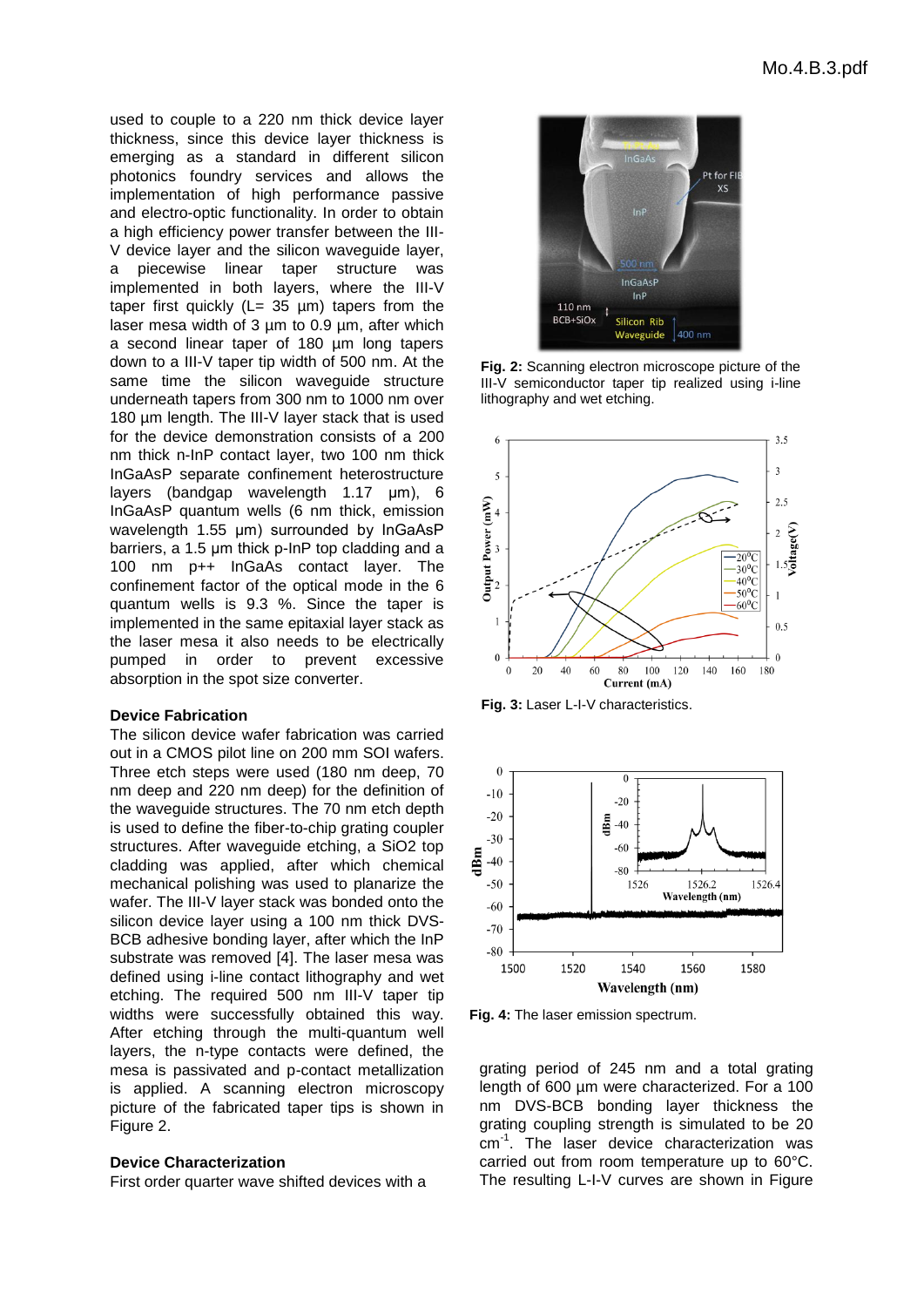3, illustrating continuous wave operation up to 60°C and over 5 mW optical output power coupled to the silicon device layer. The laser threshold is 29 mA at room temperature and the external differential efficiency is 0.072 A/W. The series resistance of the laser is 9  $\Omega$ . The laser spectrum is shown in Figure 4. More than 40 dB side mode suppression ratio was obtained. The laser linewidth was characterized using a delayed self-heterodyne measurement setup using 22.5km of optical fiber. Typical laser linewidths of 1 MHz are obtained. This shows that these devices have satisfying characteristics to be used in silicon-based transceiver technology.

# **Conclusions**

In this paper we presented first order distributed feedback lasers heterogeneously integrated on a silicon device wafer. While currently the silicon device layer only contains passive optical functionality, one can envisage connecting arrays of such distributed feedback lasers to a bench of silicon optical modulators and wavelength multiplexers to realize a high aggregate bitrate silicon photonics transmitter module.

# **Acknowledgements**

This work was carried out in the framework of the FP7-ICT-HELIOS integrated project. The authors would like to thank Lemos Alvares Dos Santos and Saeed Tahvili for the assistance in the laser linewidth measurements.

# **References**

- [1] [R. E. Camacho-Aguilera,](javascript:searchAuthor() et al., Optics Express, **20**, 10 (2012).
- [2] G. Roelkens, et al., Laser Photonics Rev. P.DOI: 10.1002/lpor.200900033 (2010).
- [3] S. Keyvaninia, et al., Optics Express, **21**, 3 (2013).
- [4] S. Stankovic, et al., IEEE Photonics Technology Letters, **24**, 23, (2012)
- [5] S. Keyvaninia, et al., Optical Materials Express, **3**, 1 (2013)